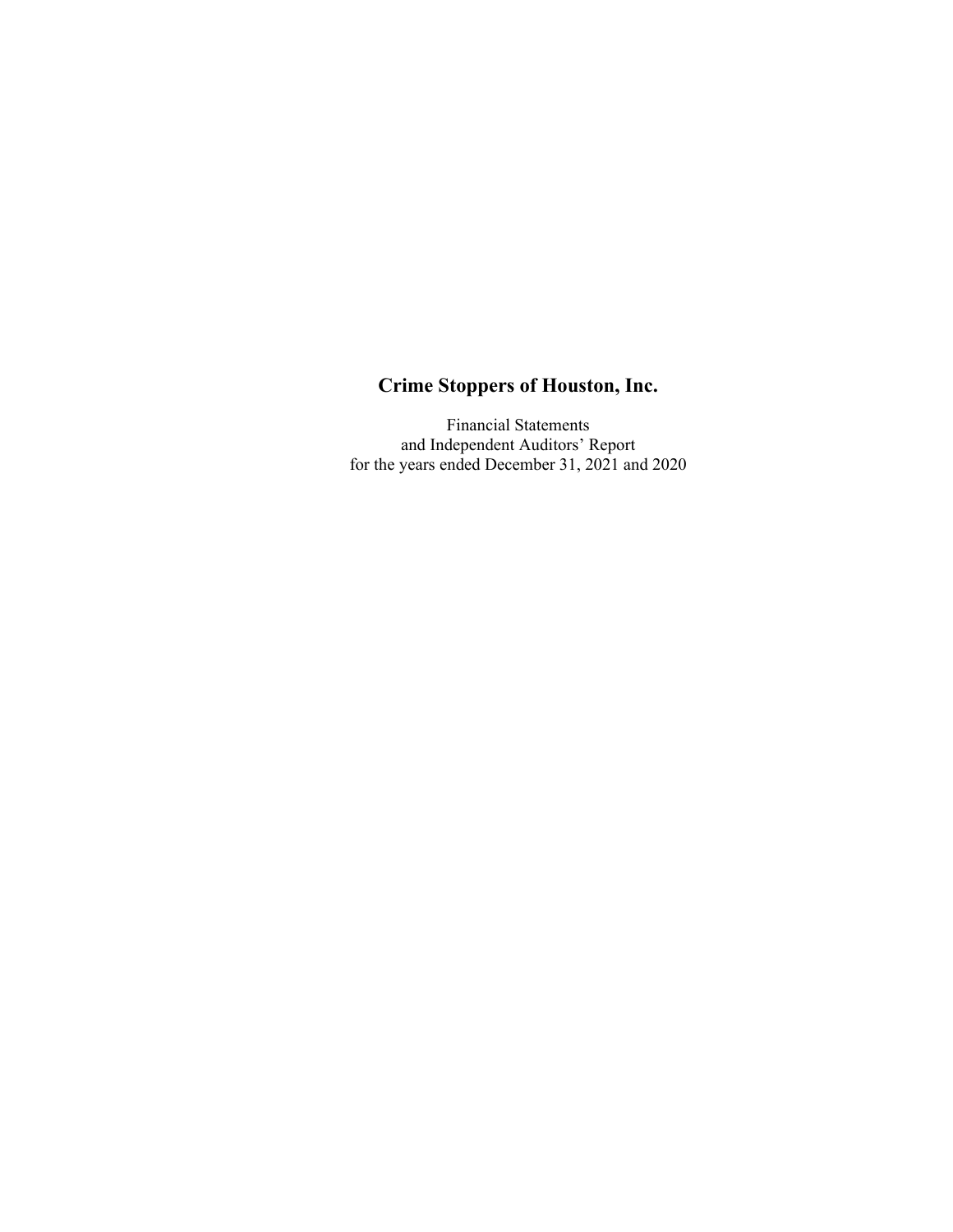|                                                                                  | Page |
|----------------------------------------------------------------------------------|------|
| <b>Independent Auditors' Report</b>                                              |      |
| <b>Financial Statements:</b>                                                     |      |
| Statements of Financial Position as of December 31, 2021 and 2020                | 3    |
| Statement of Activities for the year ended December 31, 2021                     | 4    |
| Statement of Activities for the year ended December 31, 2020                     | 5    |
| Statements of Functional Expenses for the years ended December 31, 2021 and 2020 | 6    |
| Statements of Cash Flows for the years ended December 31, 2021 and 2020          | 7    |
| Notes to Financial Statements for the years ended December 31, 2021 and 2020     | 8    |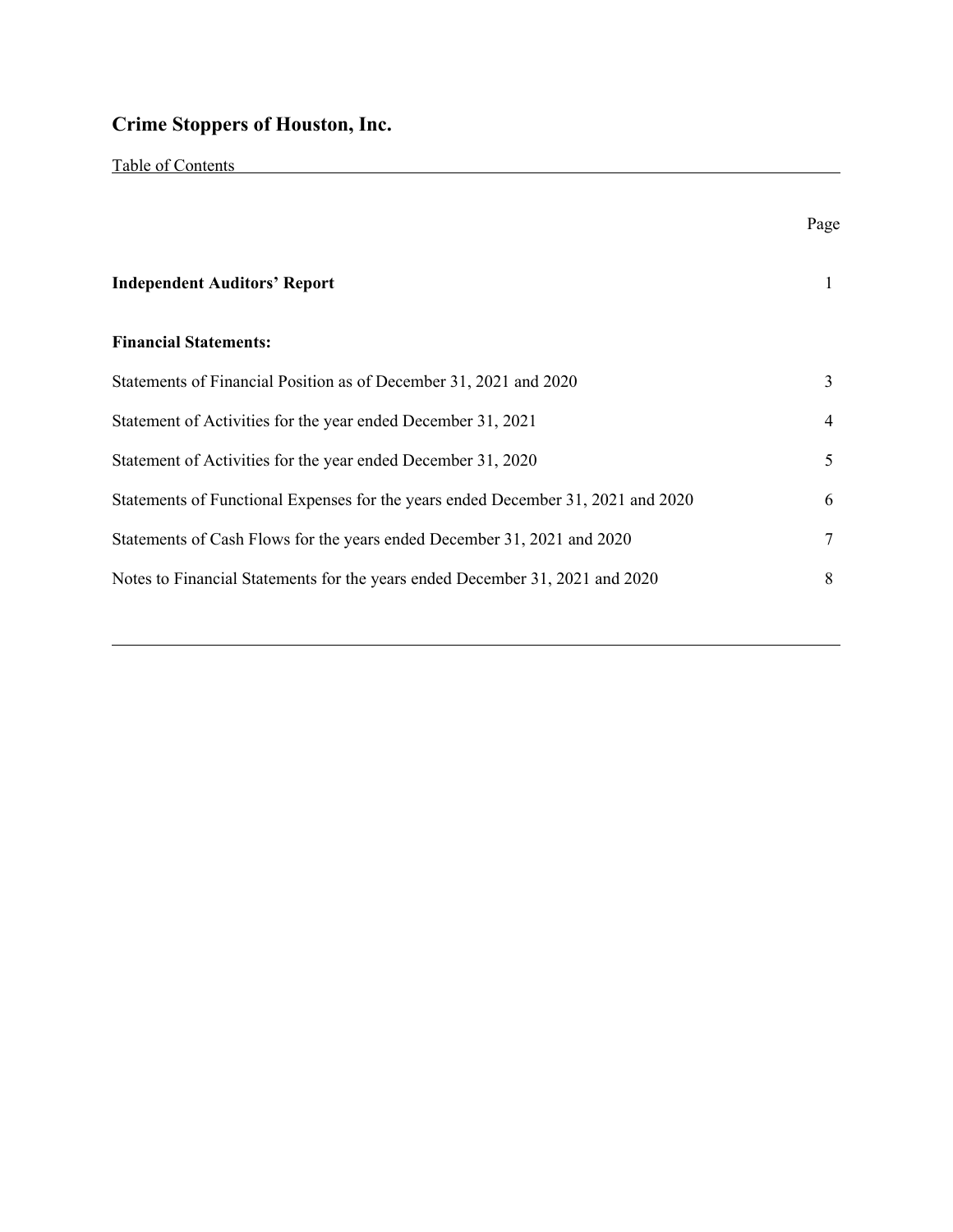

#### **Independent Auditors' Report**

To the Board of Directors of Crime Stoppers of Houston, Inc.:

#### **Report on the Audit of the Financial Statements**

#### *Opinion*

We have audited the financial statements of Crime Stoppers of Houston, Inc., which comprise the statements of financial position as of December 31, 2021 and 2020, and the related statements of activities, of functional expenses, and of cash flows for the years then ended, and the related notes to the financial statements.

In our opinion, the accompanying financial statements present fairly, in all material respects, the financial position of Crime Stoppers of Houston, Inc. as of December 31, 2021 and 2020, and the changes in its net assets and its cash flows for the years then ended in accordance with accounting principles generally accepted in the United States of America.

### *Basis for Opinion*

We conducted our audits in accordance with auditing standards generally accepted in the United States of America. Our responsibilities under those standards are further described in the *Auditors' Responsibilities for the Audit of the Financial Statements* section of our report. We are required to be independent of Crime Stoppers of Houston, Inc. and to meet our other ethical responsibilities, in accordance with the relevant ethical requirements relating to our audits. We believe that the audit evidence we have obtained is sufficient and appropriate to provide a basis for our audit opinion.

#### *Responsibilities of Management for the Financial Statements*

Management is responsible for the preparation and fair presentation of the financial statements in accordance with accounting principles generally accepted in the United States of America, and for the design, implementation, and maintenance of internal control relevant to the preparation and fair presentation of financial statements that are free from material misstatement, whether due to fraud or error.

In preparing the financial statements, management is required to evaluate whether there are conditions or events, considered in the aggregate, that raise substantial doubt about Crime Stoppers of Houston, Inc.'s ability to continue as a going concern for one year after the date that the financial statements are available to be issued.

#### *Auditors' Responsibilities for the Audit of the Financial Statements*

Our objectives are to obtain reasonable assurance about whether the financial statements as a whole are free from material misstatement, whether due to fraud or error, and to issue an auditors' report that includes our opinion. Reasonable assurance is a high level of assurance but is not absolute assurance and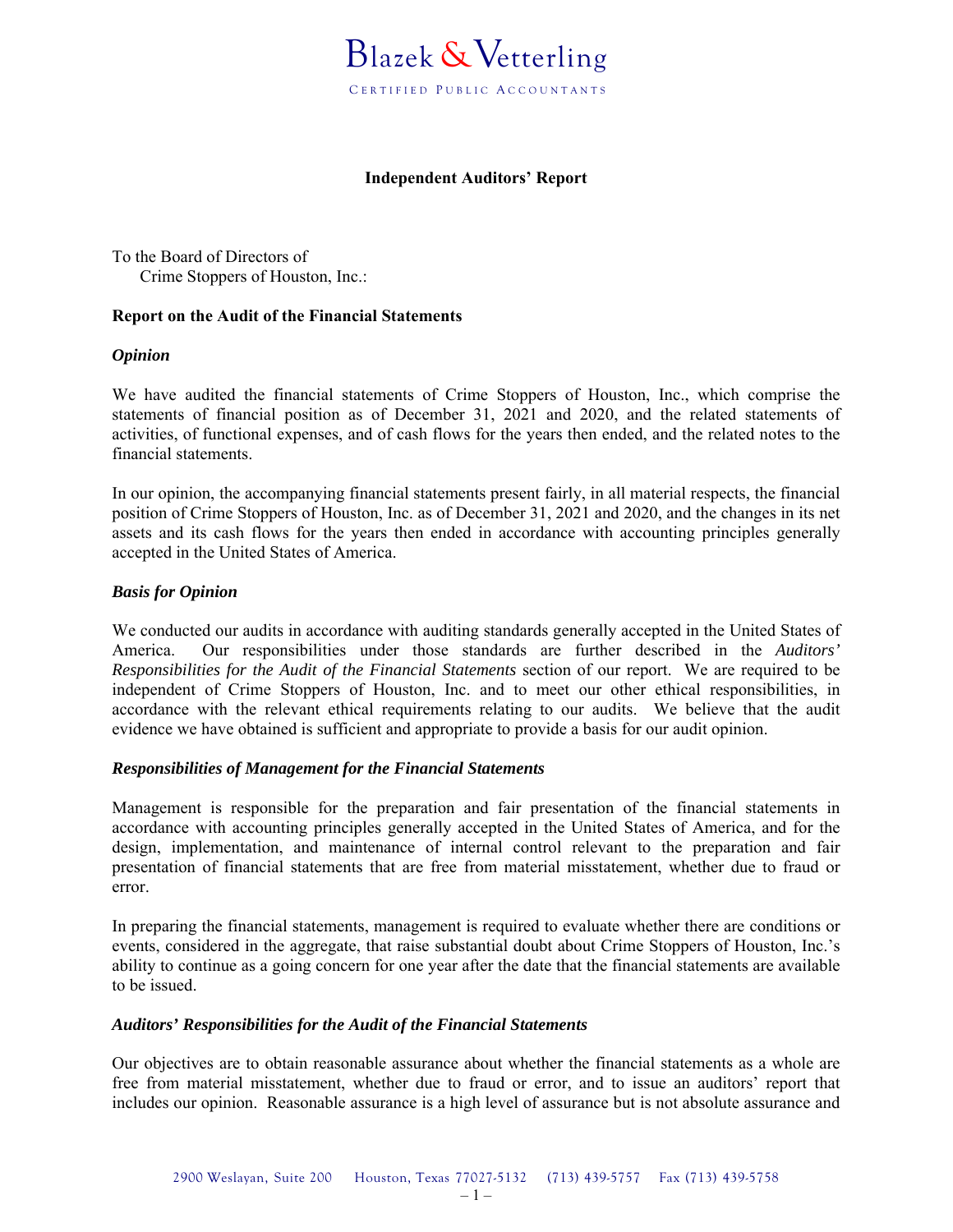therefore is not a guarantee that an audit conducted in accordance with generally accepted auditing standards will always detect a material misstatement when it exists. The risk of not detecting a material misstatement resulting from fraud is higher than for one resulting from error, as fraud may involve collusion, forgery, intentional omissions, misrepresentations, or the override of internal control. Misstatements are considered material if there is a substantial likelihood that, individually or in the aggregate, they would influence the judgment made by a reasonable user based on the financial statements.

In performing an audit in accordance with generally accepted auditing standards, we:

- Exercise professional judgment and maintain professional skepticism throughout the audit.
- Identify and assess the risks of material misstatement of the financial statements, whether due to fraud or error, and design and perform audit procedures responsive to those risks. Such procedures include examining, on a test basis, evidence regarding the amounts and disclosures in the financial statements.
- Obtain an understanding of internal control relevant to the audit in order to design audit procedures that are appropriate in the circumstances, but not for the purpose of expressing an opinion on the effectiveness of Crime Stoppers of Houston, Inc.'s internal control. Accordingly, no such opinion is expressed.
- Evaluate the appropriateness of accounting policies used and the reasonableness of significant accounting estimates made by management, as well as evaluate the overall presentation of the financial statements.
- Conclude whether, in our judgment, there are conditions or events, considered in the aggregate, that raise substantial doubt about Crime Stoppers of Houston, Inc.'s ability to continue as a going concern for a reasonable period of time.

We are required to communicate with those charged with governance regarding, among other matters, the planned scope and timing of the audit, significant audit findings, and certain internal control related matters that we identified during the audit.

Blazek & Vetterling

April 19, 2022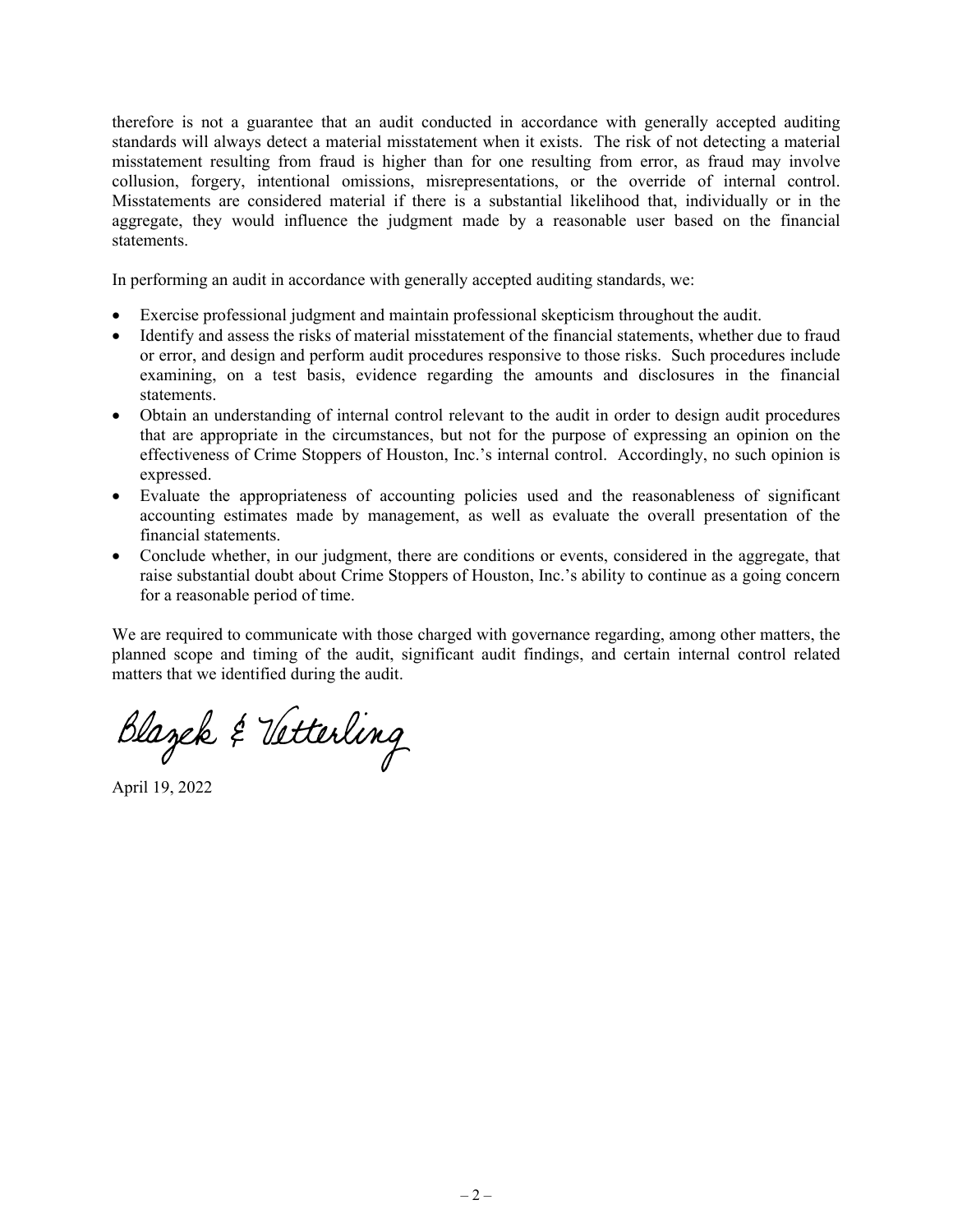## Statements of Financial Position as of December 31, 2021 and 2020

|                                                                                                                                                                                                                                                                              | 2021                                                                | 2020                                                                              |
|------------------------------------------------------------------------------------------------------------------------------------------------------------------------------------------------------------------------------------------------------------------------------|---------------------------------------------------------------------|-----------------------------------------------------------------------------------|
| <b>ASSETS</b>                                                                                                                                                                                                                                                                |                                                                     |                                                                                   |
| Cash (Note 3)<br>Interest receivable and prepaid expenses<br>Contributions receivable, net (Note 4)<br>Investments (Notes 3 and 5)<br>Property and equipment, net (Note 6)                                                                                                   | S.<br>4,290,363<br>2,720<br>250,349<br>1,836,735<br>8,517,681       | 3,283,780<br>S.<br>18,230<br>289,540<br>1,837,209<br>8,761,232                    |
| <b>TOTAL ASSETS</b>                                                                                                                                                                                                                                                          | \$14,897,848                                                        | \$14,189,991                                                                      |
| <b>LIABILITIES AND NET ASSETS</b>                                                                                                                                                                                                                                            |                                                                     |                                                                                   |
| Liabilities:<br>Accounts payable and accrued expenses<br>Court rewards escrow<br>Supplemental rewards escrow<br>Refundable advances:<br>Special events<br>Paycheck Protection Program (Note 2)<br>Government grant<br>Note payable, net (Note 7)<br><b>Total liabilities</b> | \$<br>56,334<br>52,200<br>809,579<br>35,000<br>247,934<br>1,201,047 | \$<br>27,773<br>118,550<br>830,079<br>240,657<br>42,490<br>1,034,317<br>2,293,866 |
| Commitments and contingencies (Notes 10 and 12)                                                                                                                                                                                                                              |                                                                     |                                                                                   |
| Net assets:<br>Without donor restrictions (Note 8)<br>With donor restrictions (Note 9)<br>Total net assets                                                                                                                                                                   | 11,983,145<br>1,713,656<br>13,696,801                               | 10,359,803<br>1,536,322<br>11,896,125                                             |
| TOTAL LIABILITIES AND NET ASSETS                                                                                                                                                                                                                                             | \$14,897,848                                                        | \$14,189,991                                                                      |
|                                                                                                                                                                                                                                                                              |                                                                     |                                                                                   |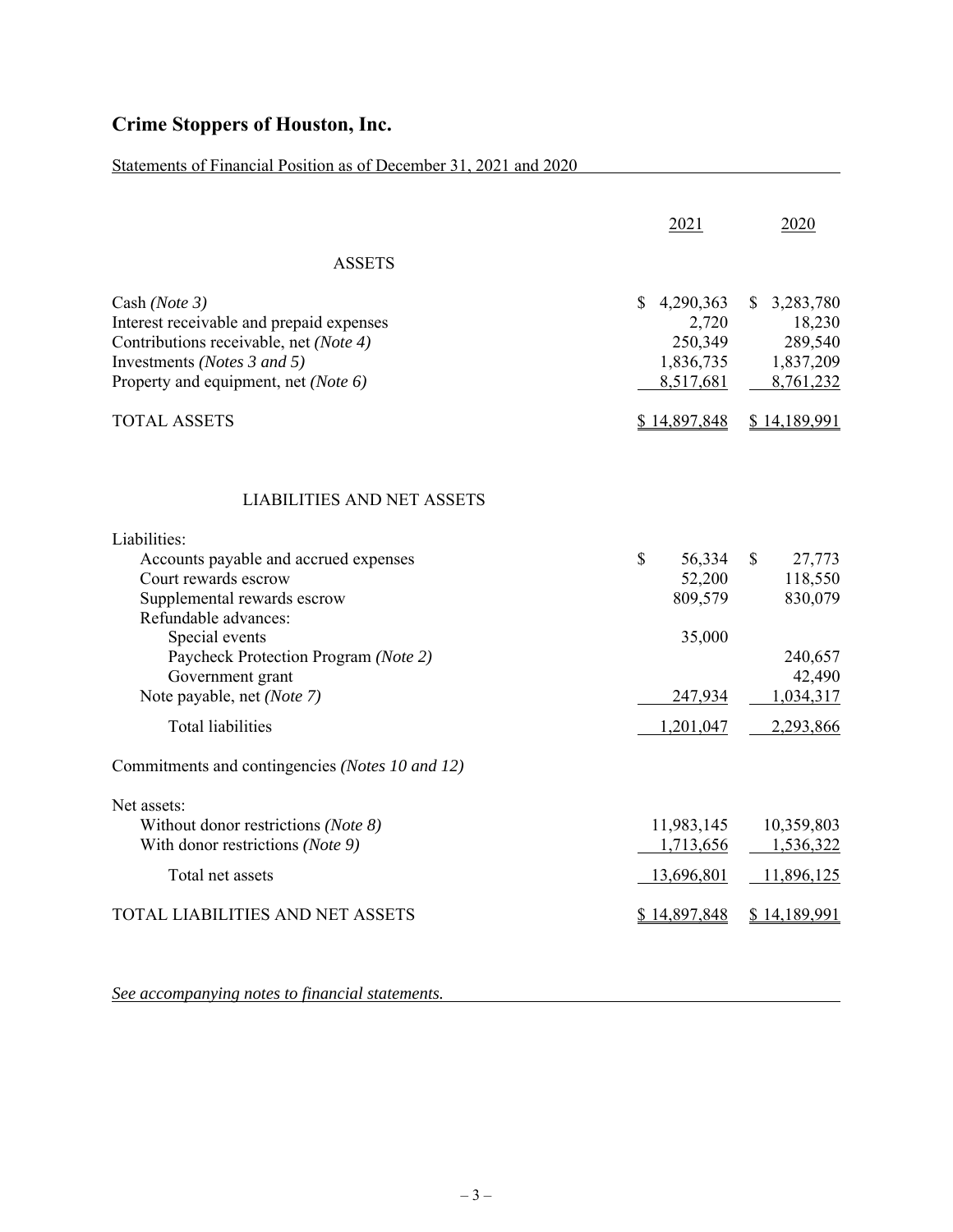## Statement of Activities for year ended December 31, 2021

|                                        | WITHOUT DONOR<br><b>RESTRICTIONS</b> | WITH DONOR<br><b>RESTRICTIONS</b> | <b>TOTAL</b>    |
|----------------------------------------|--------------------------------------|-----------------------------------|-----------------|
| <b>REVENUE:</b>                        |                                      |                                   |                 |
| Contributions:                         |                                      |                                   |                 |
| Government grants (Note 10)            | $\mathbb{S}$<br>500,000              | \$<br>1,549,430                   | \$<br>2,049,430 |
| In-kind donations (Note 11)            | 1,505,609                            |                                   | 1,505,609       |
| Court rewards                          |                                      | 90,204                            | 90,204          |
| Court administrative funds             | 22,551                               |                                   | 22,551          |
| Other contributions                    | 365,887                              | 571,116                           | 937,003         |
| Special events                         | 1,205,825                            | 35,000                            | 1,240,825       |
| Direct donor benefit costs             | (141, 284)                           |                                   | (141, 284)      |
| Award reversion                        | 188,275                              |                                   | 188,275         |
| Net investment return                  | 413                                  | (1,387)                           | (974)           |
| Total revenue                          | 3,647,276                            | 2,244,363                         | 5,891,639       |
| Net assets released from restrictions: |                                      |                                   |                 |
| Satisfaction of program restrictions   | 2,062,029                            | (2,062,029)                       |                 |
| Expiration of time                     | 5,000                                | (5,000)                           |                 |
|                                        |                                      |                                   |                 |
| Total                                  | 5,714,305                            | 177,334                           | 5,891,639       |
| <b>EXPENSES:</b>                       |                                      |                                   |                 |
| Program services                       | 3,536,049                            |                                   | 3,536,049       |
| Management and general                 | 226,185                              |                                   | 226,185         |
| Fundraising                            | 328,729                              |                                   | 328,729         |
| Total expenses                         | 4,090,963                            |                                   | 4,090,963       |
| <b>CHANGES IN NET ASSETS</b>           | 1,623,342                            | 177,334                           | 1,800,676       |
| Net assets, beginning of year          | 10,359,803                           | 1,536,322                         | 11,896,125      |
| Net assets, end of year                | \$11,983,145                         | 1,713,656<br>S                    | \$13,696,801    |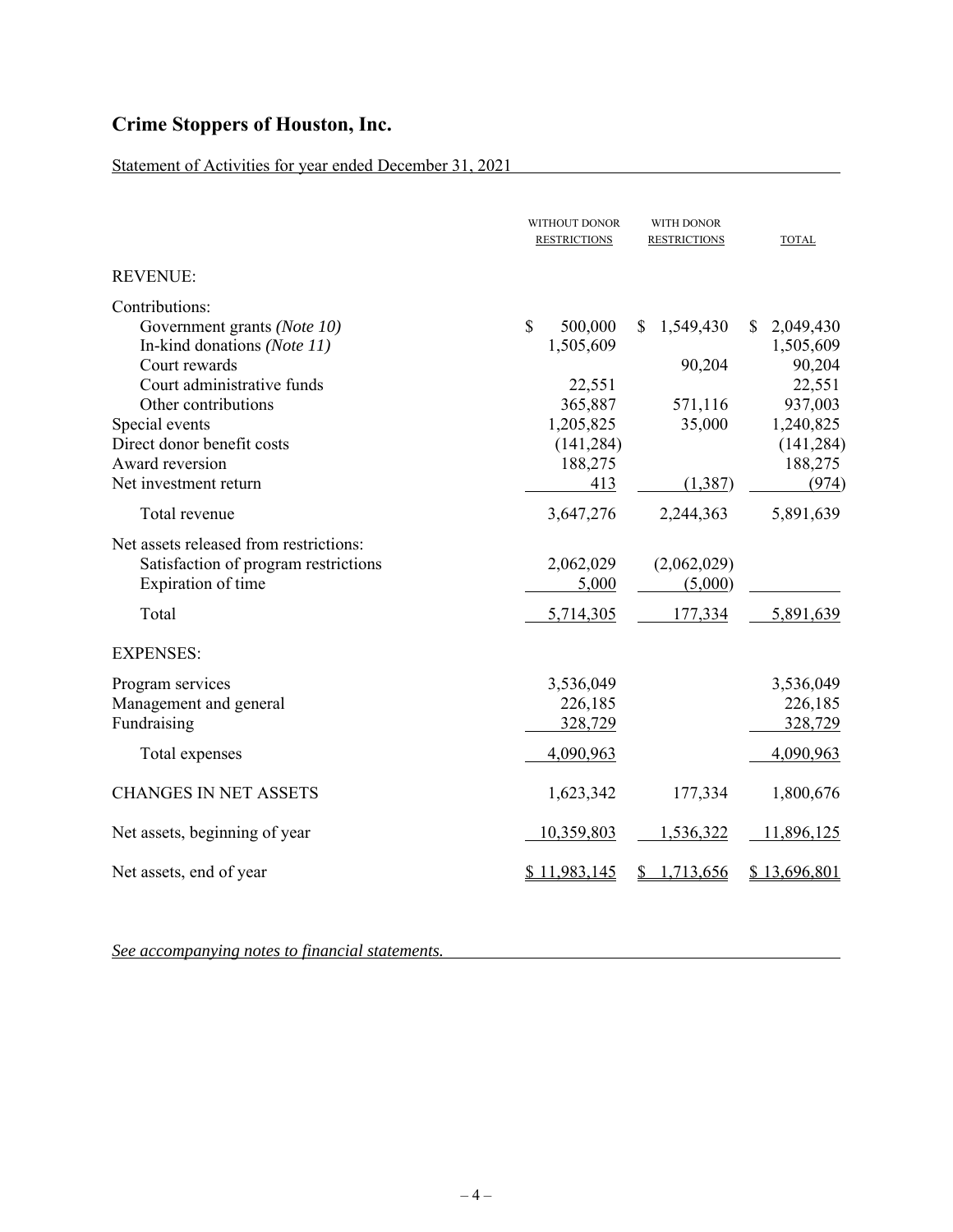## Statement of Activities for year ended December 31, 2020

|                                                                                                                                                                                                | WITHOUT DONOR<br><b>RESTRICTIONS</b>                                         | WITH DONOR<br><b>RESTRICTIONS</b>               | <b>TOTAL</b>                                                                     |
|------------------------------------------------------------------------------------------------------------------------------------------------------------------------------------------------|------------------------------------------------------------------------------|-------------------------------------------------|----------------------------------------------------------------------------------|
| <b>REVENUE:</b>                                                                                                                                                                                |                                                                              |                                                 |                                                                                  |
| Contributions:<br>Government grants (Note 10)<br>In-kind donations (Note 11)<br>Court rewards<br>Court administrative funds<br>Other contributions<br>Award reversion<br>Net investment return | $\mathcal{S}$<br>15,000<br>1,760,102<br>15,923<br>564,677<br>78,375<br>3,105 | 1,059,769<br>\$.<br>63,494<br>218,700<br>25,781 | 1,074,769<br>\$.<br>1,760,102<br>63,494<br>15,923<br>783,377<br>78,375<br>28,886 |
| Total revenue                                                                                                                                                                                  | 2,437,182                                                                    | 1,367,744                                       | 3,804,926                                                                        |
| Net assets released from restrictions:<br>Satisfaction of program restrictions<br>Total                                                                                                        | 1,609,816<br>4,046,998                                                       | (1,609,816)<br>(242,072)                        | 3,804,926                                                                        |
| <b>EXPENSES:</b>                                                                                                                                                                               |                                                                              |                                                 |                                                                                  |
| Program services<br>Management and general<br>Fundraising                                                                                                                                      | 3,792,942<br>252,353<br>233,573                                              |                                                 | 3,792,942<br>252,353<br>233,573                                                  |
| Total expenses                                                                                                                                                                                 | 4,278,868                                                                    |                                                 | 4,278,868                                                                        |
| <b>CHANGES IN NET ASSETS</b>                                                                                                                                                                   | (231,870)                                                                    | (242,072)                                       | (473, 942)                                                                       |
| Net assets, beginning of year                                                                                                                                                                  | 10,591,673                                                                   | 1,778,394                                       | 12,370,067                                                                       |
| Net assets, end of year                                                                                                                                                                        | \$10,359,803                                                                 | 1,536,322<br>S.                                 | \$11,896,125                                                                     |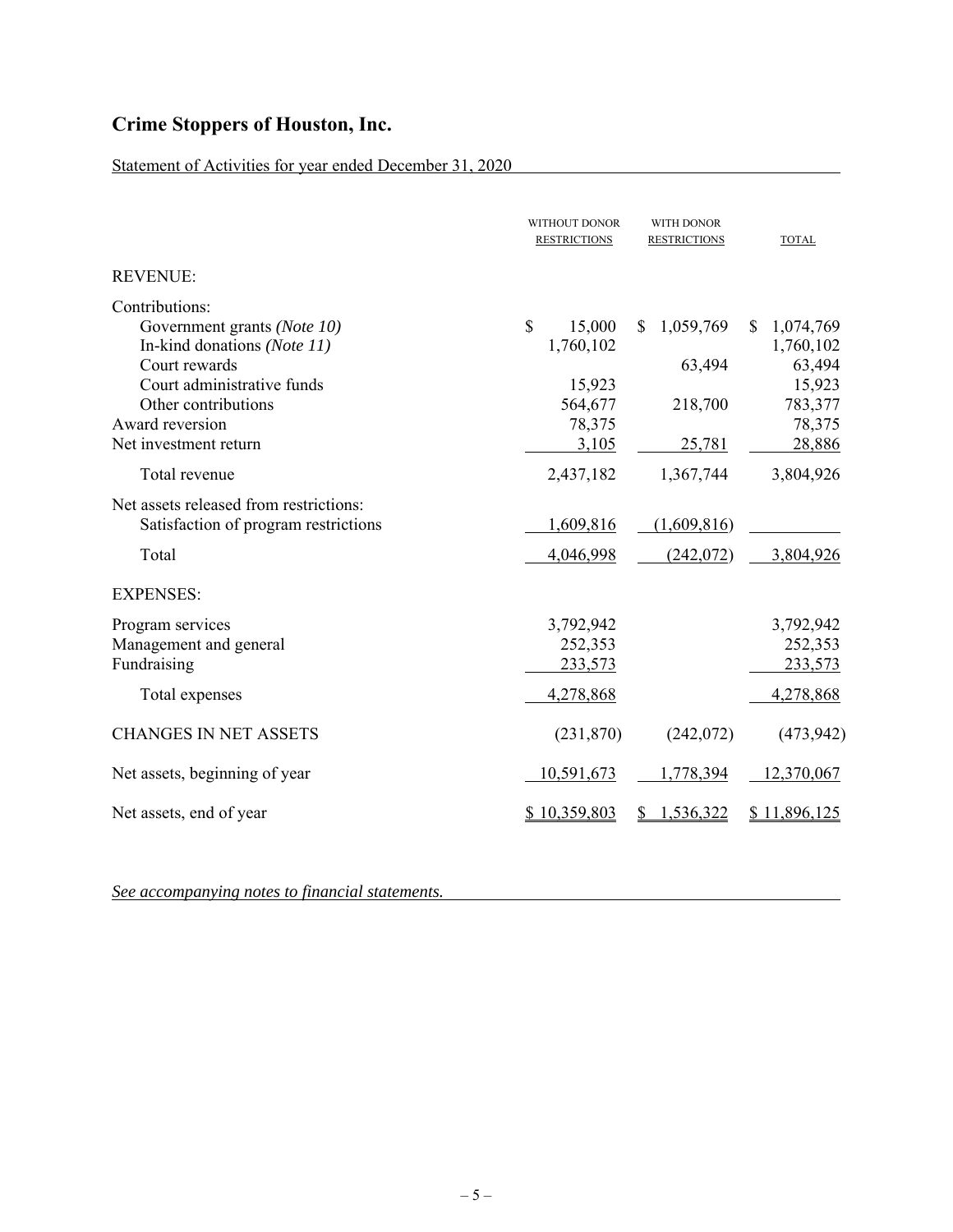## Statements of Functional Expenses for the years ended December 31, 2021 and 2020

| <b>EXPENSES</b>                      | <b>PROGRAM</b><br><b>SERVICES</b> |               | MANAGEMENT<br>AND GENERAL |    | <b>FUNDRAISING</b> | 2021<br><b>TOTAL</b> |
|--------------------------------------|-----------------------------------|---------------|---------------------------|----|--------------------|----------------------|
| TIPS hotline personnel               | \$<br>1,500,350                   |               |                           |    |                    | \$<br>1,500,350      |
| <b>Salaries</b>                      | 885,426                           | $\mathcal{S}$ | 85,399                    | \$ | 186,788            | 1,157,613            |
| Payroll taxes and benefits           | 124,777                           |               | 12,035                    |    | 26,323             | 163,135              |
| Depreciation                         | 218,208                           |               | 21,046                    |    | 46,033             | 285,287              |
| Professional fees and contract labor | 214,515                           |               | 27,607                    |    |                    | 242,122              |
| Office supplies                      | 116,102                           |               | 34,591                    |    | 34,342             | 185,035              |
| Occupancy                            | 112,819                           |               | 10,881                    |    | 23,800             | 147,500              |
| Advertising                          | 62,674                            |               | 7,190                     |    | 3,681              | 73,545               |
| Telecommunications                   | 56,450                            |               | 8,152                     |    |                    | 64,602               |
| Insurance                            | 17,576                            |               | 1,695                     |    | 3708               | 22,979               |
| Interest                             | 14,720                            |               | 1,420                     |    | 3,105              | 19,245               |
| Bank and credit card fees            |                                   |               | 14,440                    |    |                    | 14,440               |
| Court and other rewards              | 195,475                           |               |                           |    |                    | 195,475              |
| Other                                | 16,957                            |               | 1,729                     |    | 949                | 19,635               |
| Total expenses                       | 3,536,049                         | S             | 226,185                   | S  | 328,729            | 4,090,963            |
| Direct donor benefit costs           |                                   |               |                           |    |                    | 141,284              |
| Total                                |                                   |               |                           |    |                    | 4,232,247            |
|                                      | <b>PROGRAM</b>                    |               | <b>MANAGEMENT</b>         |    |                    | 2020                 |
| <b>EXPENSES</b>                      | <b>SERVICES</b>                   |               | AND GENERAL               |    | <b>FUNDRAISING</b> | <b>TOTAL</b>         |

| TIPS hotline personnel               | \$<br>1,756,177 |               |         |     |         | \$<br>1,756,177 |
|--------------------------------------|-----------------|---------------|---------|-----|---------|-----------------|
| <b>Salaries</b>                      | 867,182         | <sup>\$</sup> | 103,887 | \$. | 137,496 | 1,108,565       |
| Payroll taxes and benefits           | 115,892         |               | 13,884  |     | 18,375  | 148,151         |
| Depreciation                         | 228,837         |               | 27,414  |     | 36,283  | 292,534         |
| Professional fees and contract labor | 126,003         |               | 51,114  |     | 175     | 177,292         |
| Office supplies                      | 92,207          |               | 15,780  |     | 11,322  | 119,309         |
| Occupancy                            | 101,718         |               | 12,186  |     | 16,128  | 130,032         |
| Advertising                          | 62,780          |               | 7,912   |     | 2,563   | 73,255          |
| Telecommunications                   | 45,968          |               | 2,492   |     | 3,216   | 51,676          |
| Insurance                            | 19,039          |               | 2,281   |     | 3,019   | 24,339          |
| Interest                             | 26,627          |               | 3,190   |     | 4,222   | 34,039          |
| Bank and credit card fees            |                 |               | 11,267  |     |         | 11,267          |
| Court and other rewards              | 342,200         |               |         |     |         | 342,200         |
| Other                                | 8,312           |               | 946     |     | 774     | 10,032          |
| Total expenses                       | 3,792,942       |               | 252,353 |     | 233,573 | 4,278,868       |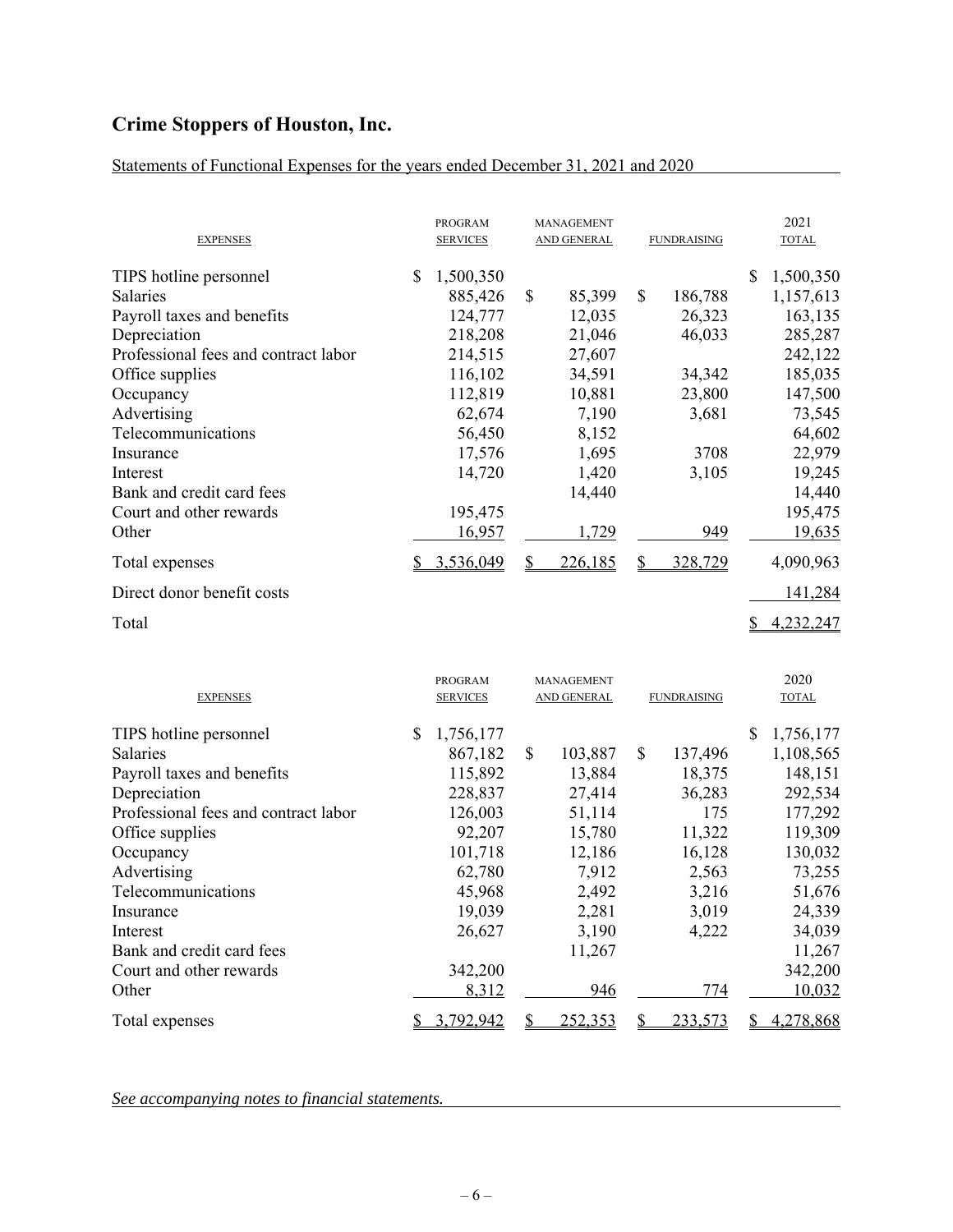## Statements of Cash Flows for the years ended December 31, 2021 and 2020

|                                                                                                                                                                      | 2021                                               |              | 2020                                          |
|----------------------------------------------------------------------------------------------------------------------------------------------------------------------|----------------------------------------------------|--------------|-----------------------------------------------|
| CASH FLOWS FROM OPERATING ACTIVITIES:                                                                                                                                |                                                    |              |                                               |
| Changes in net assets<br>Adjustments to reconcile changes in net assets to net cash<br>provided by operating activities:                                             | \$<br>1,800,676                                    | <sup>S</sup> | (473, 942)                                    |
| Net realized and unrealized (gain) loss on investments<br>Depreciation<br>Amortization of debt issuance costs<br>Changes in operating assets and liabilities:        | 16,302<br>285,287<br>1,453                         |              | (9, 415)<br>292,538<br>1,452                  |
| Interest receivable and prepaid expenses<br>Contributions receivable<br>Accounts payable and accrued expenses<br>Court rewards escrow<br>Supplemental rewards escrow | 15,510<br>39,191<br>28,561<br>(66,350)<br>(20,500) |              | (89)<br>97,471<br>9,001<br>51,875<br>(35,000) |
| Refundable advances                                                                                                                                                  | (248, 147)                                         |              | 283,147                                       |
| Net cash provided by operating activities                                                                                                                            | 1,851,983                                          |              | 217,038                                       |
| CASH FLOWS FROM INVESTING ACTIVITIES:                                                                                                                                |                                                    |              |                                               |
| Net change in money market mutual funds held as investments<br>Purchases of investments<br>Proceeds from sales of investments<br>Purchase of property and equipment  | (18, 552)<br>(1,163,891)<br>1,166,615<br>(41, 736) |              | 10,944<br>(570, 689)<br>539,327               |
| Net cash used by investing activities                                                                                                                                | (57, 564)                                          |              | (20, 418)                                     |
| <b>CASH FLOWS FROM FINANCING ACTIVITIES:</b>                                                                                                                         |                                                    |              |                                               |
| Principal repayments of note payable                                                                                                                                 | (787, 836)                                         |              | (74, 825)                                     |
| NET CHANGE IN CASH                                                                                                                                                   | 1,006,583                                          |              | 121,795                                       |
| Cash, beginning of year                                                                                                                                              | 3,283,780                                          |              | 3,161,985                                     |
| Cash, end of year                                                                                                                                                    | \$4,290,363                                        |              | \$ 3,283,780                                  |
| Supplemental disclosure of cash flow information:<br>Interest paid                                                                                                   | \$17,792                                           |              | \$32,587                                      |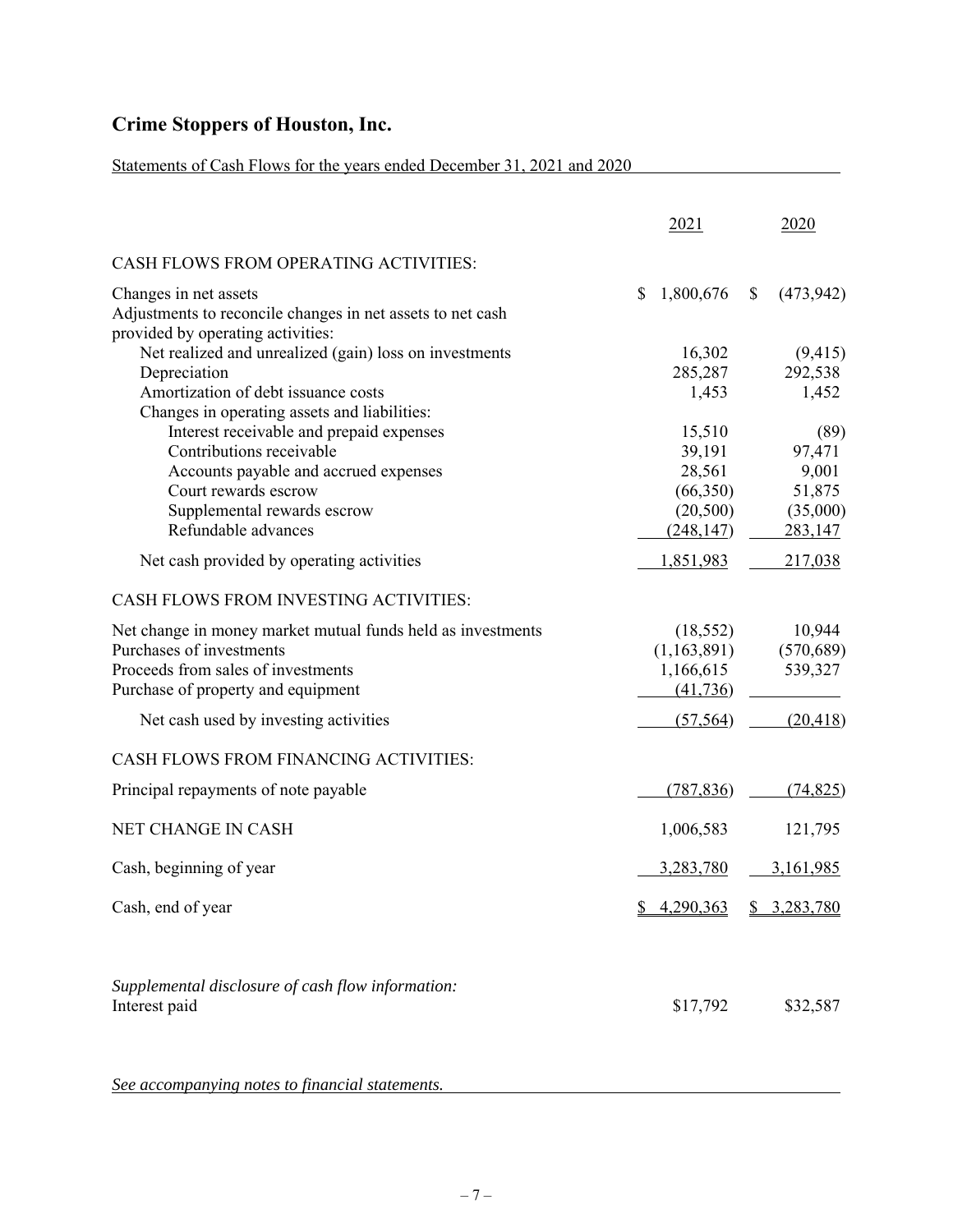#### Notes to Financial Statements for the years ended December 31, 2021 and 2020

### **NOTE 1 – ORGANIZATION AND SIGNIFICANT ACCOUNTING POLICIES**

Organization – Crime Stoppers of Houston, Inc. (Crime Stoppers) is a nonprofit organization incorporated in Texas in October 1980. The purpose of Crime Stoppers is to assist Houston area law enforcement agencies in facilitating the arrest and filing of criminal charges by making rewards available to persons who furnish information that leads to the arrest and filing of charges. Crime Stoppers receives a substantial portion of its operating funds from business and individual donations. Any person providing information leading to the arrest and filing of charges is given a reward and remains anonymous. The Reward Assessment Committee determines the amount of the reward and the Board of Directors authorizes payment.

Federal income tax status – Crime Stoppers is exempt from federal income tax under  $\S501(c)(3)$  of the Internal Revenue Code and is classified as a public charity under  $\S509(a)(1)$  and  $\S170(b)(1)(A)(vi)$ .

Contributions receivable that are expected to be collected within one year are recorded at net realizable value. Amounts expected to be collected in future years are discounted to estimate the present value of future cash flows, if material. Discounts are computed using risk-free interest rates applicable to the years in which the promises are received. Amortization of discounts is included in contribution revenue. An allowance for uncollectible contributions receivable is provided when it is believed that contributions may not be collected in full. The amount of loss on contributions recognized each period and the resulting adequacy of the allowance at the end of each period are determined using a combination of historical loss experience and individual account-by-account analysis of receivable balances.

Investments are reported at fair value. Net investment return consists of interest and dividends, realized and unrealized gains and losses, net of external and direct internal investment management and custodial expenses.

Property and equipment is recorded at cost if purchased or at fair value at the date of gift if donated. Crime Stoppers' policy is to capitalize property and equipment purchases over \$3,000. Depreciation is calculated using the straight-line method over the estimated useful lives of the assets ranging from 3 to 39 years.

Supplemental rewards escrow is an agency fund liability for specific case rewards that are in excess of Crime Stoppers' \$5,000 reward. The funds are held in escrow until the case is solved or the person or persons providing the reward requests the funds be returned. Rewards paid out of supplemental rewards escrow were \$146,500 and \$5,000 for the years ended December 31, 2021 and 2020, respectively.

Debt issuance costs represent costs incurred related to the issuance of notes payable and are amortized as interest expense over the term of the notes. Unamortized debt issuance costs are netted against related debt.

Net asset classification – Net assets, revenue, gains, and losses are classified based on the existence or absence of donor-imposed restrictions, as follows:

 *Net assets without donor restrictions* are not subject to donor-imposed restrictions even though their use may be limited in other respects such as by contract or board designation.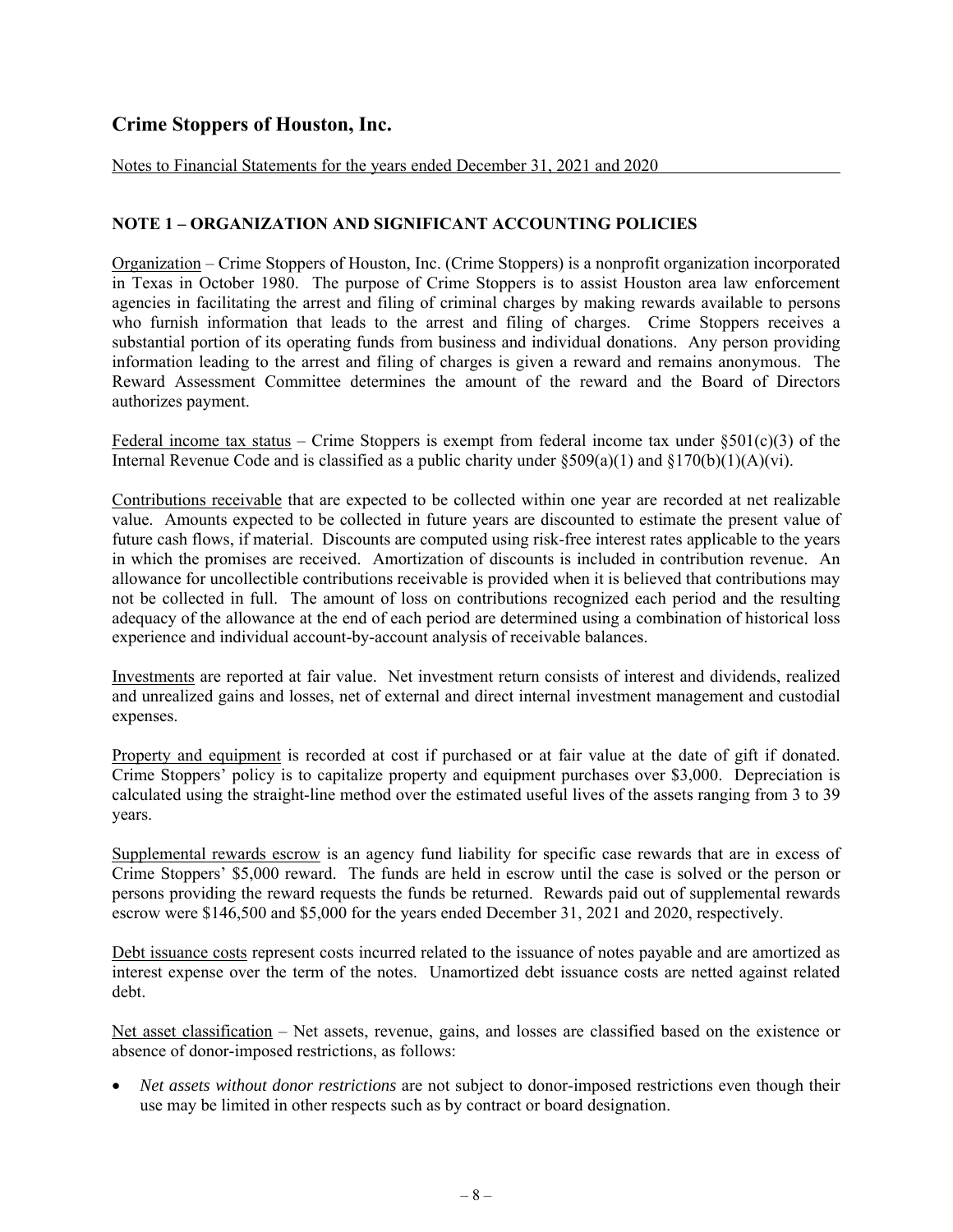*Net assets with donor restrictions* are subject to donor-imposed restrictions. Restrictions may be temporary in nature, such as those that will be met by the passage of time or use for a purpose specified by the donor, or may be perpetual in nature, where the donor stipulates that resources be maintained in perpetuity. Net assets are released from restrictions when the stipulated time has elapsed, or purpose has been fulfilled, or both. Contributions of long-lived assets and of assets restricted for acquisition of long-lived assets are released when those assets are placed in service unless the donor also has placed a time restriction on the use of the long-lived asset, in which case the release occurs over the term of the time restriction.

Contributions are recognized as revenue at fair value when an unconditional commitment is received from the donor. Contributions received with donor stipulations that limit their use are classified as *with donor restrictions*. Conditional contributions are subject to one or more barriers that must be overcome before Crime Stoppers is entitled to receive or retain funding. Conditional contributions are recognized as revenue at fair value when the conditions have been met. Funding received before conditions are met is reported as refundable advances.

In-kind contributions – Donated materials and services are recognized at fair value as contributions when an unconditional commitment is received from the donor. The related expense is recognized as the item is used. Contributions of services are recognized when services received (a) create or enhance nonfinancial assets or (b) require specialized skills, are provided by individuals possessing those skills, and would typically need to be purchased if not provided by donation.

Special events revenue is the total amount paid by sponsors and attendees of an event and includes elements of both contributions and exchange transactions. Special events revenue is recognized when the events occur. Direct donor benefit costs represent the cost of goods and services provided to attendees of the special events. Funds received in advance of an event are reported as a refundable advance.

Court rewards expense is recognized when approved for payment by the Reward Assessment Committee and the Board of Directors. If the court reward is unclaimed for at least 60 days, the funds are redeposited and funds are held in a restricted cash account for 120 days. Unclaimed court rewards outstanding for more than 180 days are held by Crime Stoppers and used for payment of cash rewards for other cases.

Advertising expense – Advertising costs are expensed as incurred.

Functional allocation of expenses – Expenses are reported by their functional classification. Program services are the direct conduct or supervision of activities that fulfill the purposes for which the organization exists. Fundraising activities include the solicitation of contributions of money, securities, materials, facilities, other assets, and time. Management and general activities are not directly identifiable with specific program or fundraising activities. Expenses that are attributable to more than one activity are allocated among the activities benefitted. Salaries and related costs are allocated on the basis of estimated time and effort expended. Depreciation, occupancy costs, interest expense and insurance expense are allocated based on estimates of time of persons associated with use of goods or services.

Estimates – Management must make estimates and assumptions to prepare financial statements in accordance with generally accepted accounting principles. These estimates and assumptions affect the reported amounts of assets and liabilities, the disclosure of contingent assets and liabilities, the amounts of reported revenue and expenses, and the allocation of expenses among various functions. Actual results could vary from the estimates that were used.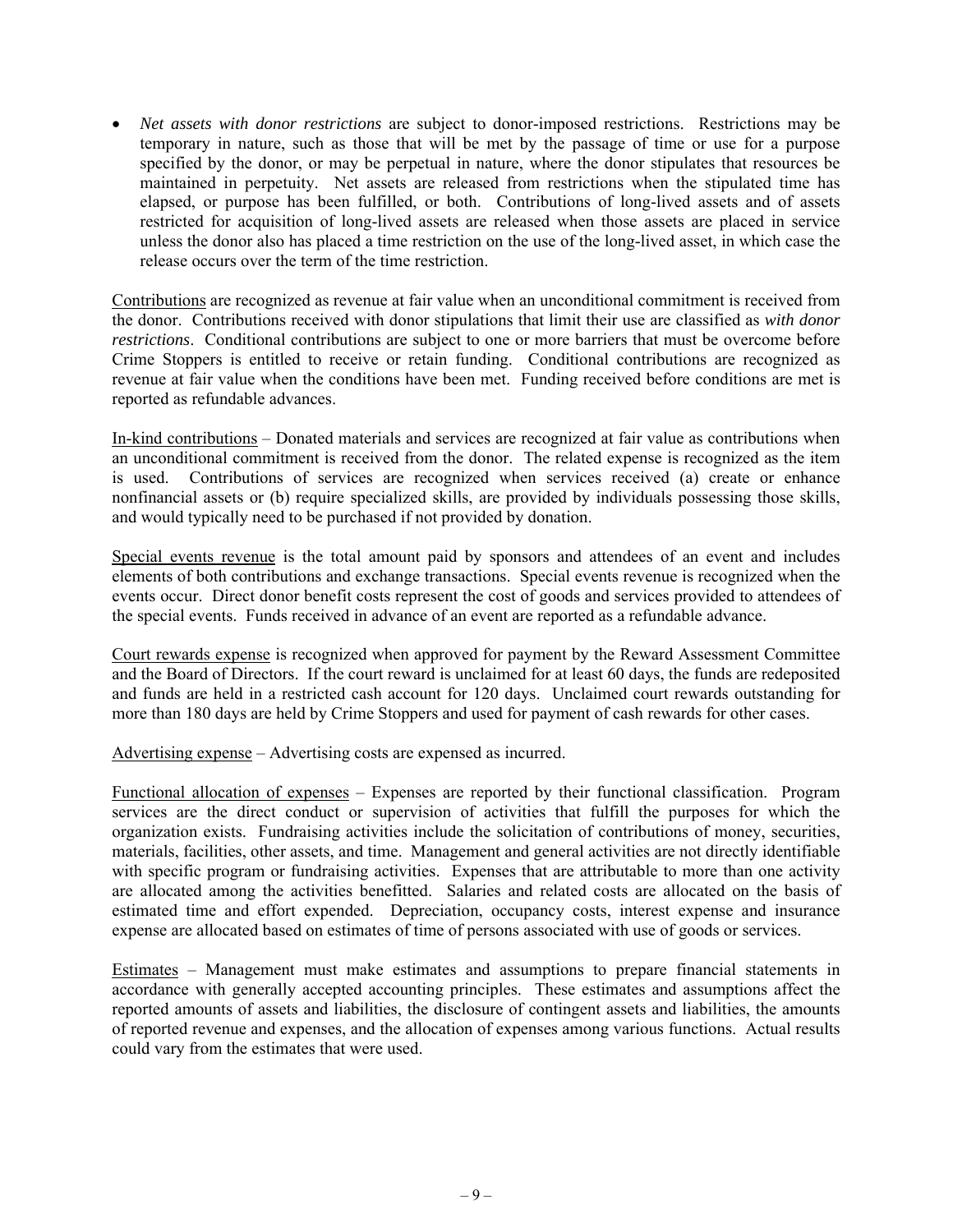Recent financial accounting pronouncements – In February 2016, the Financial Accounting Standards Board (FASB) issued Accounting Standards Update (ASU) 2016-02, *Leases (Topic 842)*. Under this ASU, a lessee should recognize in the statement of financial position a lease liability and a lease asset representing its right to use the underlying asset for the term of the lease for both finance and operating leases. An entity may make an accounting policy election not to recognize lease assets and lease liabilities for leases with a term of 12 months or less. Recognition, measurement, and presentation of expenses and cash flows arising from a lease by a lessee have not changed significantly. Qualitative and quantitative disclosures are required by lessees and lessors to enable users of financial statements to assess the amount, timing and uncertainty of cash flows arising from leases. The ASU is effective for fiscal periods beginning after December 15, 2021.

ASU 2020-07, *Presentation and Disclosures by Not-for-Profit Entities for Contributed Nonfinancial Assets*, will require contributed nonfinancial assets to be presented as a separate line item in the statement of activities, apart from contributions of cash and other financial assets and will require disclosure about the measurement and use of types of contributed nonfinancial assets. The ASU will be effective for fiscal years beginning after June 15, 2021 and requires retrospective application.

## **NOTE 2 – LIQUIDITY AND AVAILABILITY OF RESOURCES**

Financial assets available for general expenditure, that is, without donor or other restrictions limiting their use within one year of December 31 comprise the following:

|                                                                   | 2021        | 2020            |
|-------------------------------------------------------------------|-------------|-----------------|
| Financial assets:                                                 |             |                 |
| Cash                                                              | 4,290,363   | 3,283,780<br>S. |
| Interest receivable                                               | 2,720       | 2,563           |
| Contributions receivable, net                                     | 250,349     | 289,540         |
| Investments                                                       | 1,836,735   | 1,837,209       |
| Total financial assets                                            | 6,380,167   | 5,413,092       |
| Less financial assets not available for general expenditure:      |             |                 |
| Restricted by donors for use in future periods or future projects | (1,296,873) | (1,215,646)     |
| Supplemental rewards escrow                                       | (809, 579)  | (830,079)       |
| Board-designated cash for debt service and property maintenance   | (182,608)   | (719, 538)      |
| Capital campaign contributions receivable designated for          |             |                 |
| debt service and property maintenance, net                        | (100,000)   | (145,251)       |
| Court rewards escrow                                              | (52,200)    | (118, 550)      |
| Total financial assets available for general expenditure          | 3,938,907   | 2,384,028       |

For purposes of analyzing resources available to meet general expenditures over a 12-month period, Crime Stoppers considers all expenditures related to its ongoing program activities, as well as the conduct of services undertaken to support those activities, to be general expenditures.

As part of Crime Stoppers' liquidity management, financial assets have been structured to be available as its general expenditures, liabilities, and other obligations become due by maintaining a significant portion of its assets in cash and investments. Although Crime Stoppers does not intend to use the boarddesignated cash, amounts could be made available, if necessary.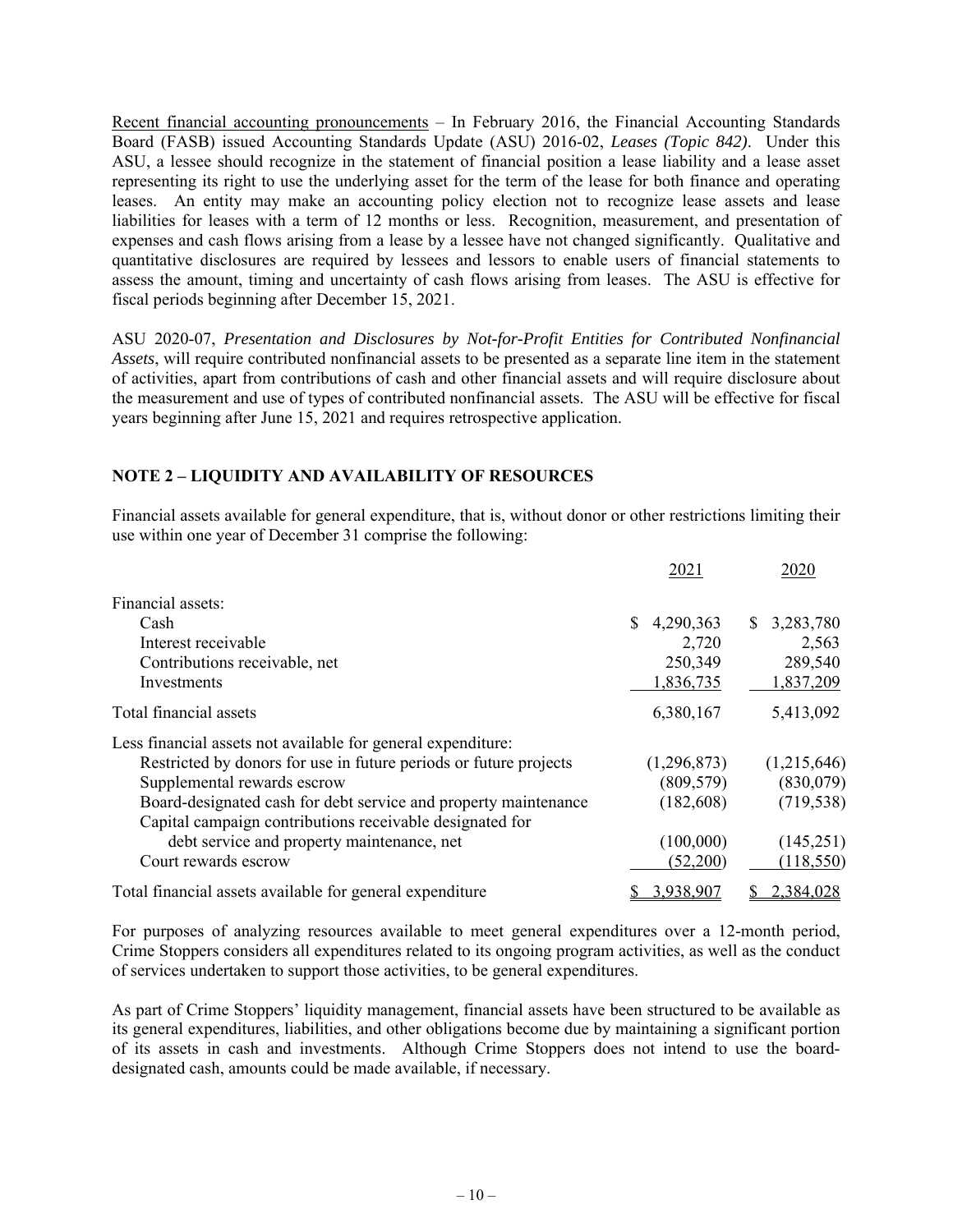Crime Stoppers received a \$240,657 Paycheck Protection Program (PPP) loan through the Small Business Administration in April 2020. In March 2021, Crime Stoppers was approved for a second PPP loan of \$190,544. In 2021, Crime Stoppers was notified that both PPP loans had been forgiven and \$431,201 was recognized as a government grant contribution.

## **NOTE 3 – CASH**

Crime Stoppers is required to maintain a separate reward account for restricted contributions from the Harris County probation department. At December 31, 2021 and 2020, \$316,198 and \$331,695 included in cash and \$960,451 and \$960,995 included in investments, respectively, are restricted by statute to pay rewards to qualified informants.

Crime Stoppers also holds supplemental rewards escrow funds. At December 31, 2021 and 2020, \$466,389 and \$425,389 included in cash, respectively, are segregated by Crime Stoppers for this purpose. The remaining supplemental reward funds are held with investments.

Demand deposits exceed the federally insured limit per depositor per institution.

### **NOTE 4 – CONTRIBUTIONS RECEIVABLE**

Contributions receivable consist of the following:

|                                                                                                          | 2021              | 2020               |
|----------------------------------------------------------------------------------------------------------|-------------------|--------------------|
| Capital campaign – designated for debt service and property maintenance<br><b>Texas Education Agency</b> | 100,000<br>95,373 | 150,000            |
| Other                                                                                                    | 54,976            | 144,289            |
| Total contributions receivable<br>Discount to net present value at approximately 1.5%                    | 250,349           | 294,289<br>(4,749) |
| Contributions receivable, net                                                                            | 250,349           | 289,540            |

Contributions receivable at December 31, 2021 are expected to be collected as follows:

| 2022<br>2023                   | <sup>S</sup> | 200,349<br>50,000 |
|--------------------------------|--------------|-------------------|
| Total contributions receivable | <sup>S</sup> | 250,349           |

At December 31, 2021, Crime Stoppers has approximately \$50,000 of conditional contributions from Texas Education Agency. The contributions will be recognized as revenue when the conditions, which include incurring allowable expenses, are met.

## **NOTE 5 – INVESTMENTS AND FAIR VALUE MEASUREMENTS**

Generally accepted accounting principles require that certain assets and liabilities be reported at fair value and establish a hierarchy that prioritizes inputs used to measure fair value. Fair value is the price that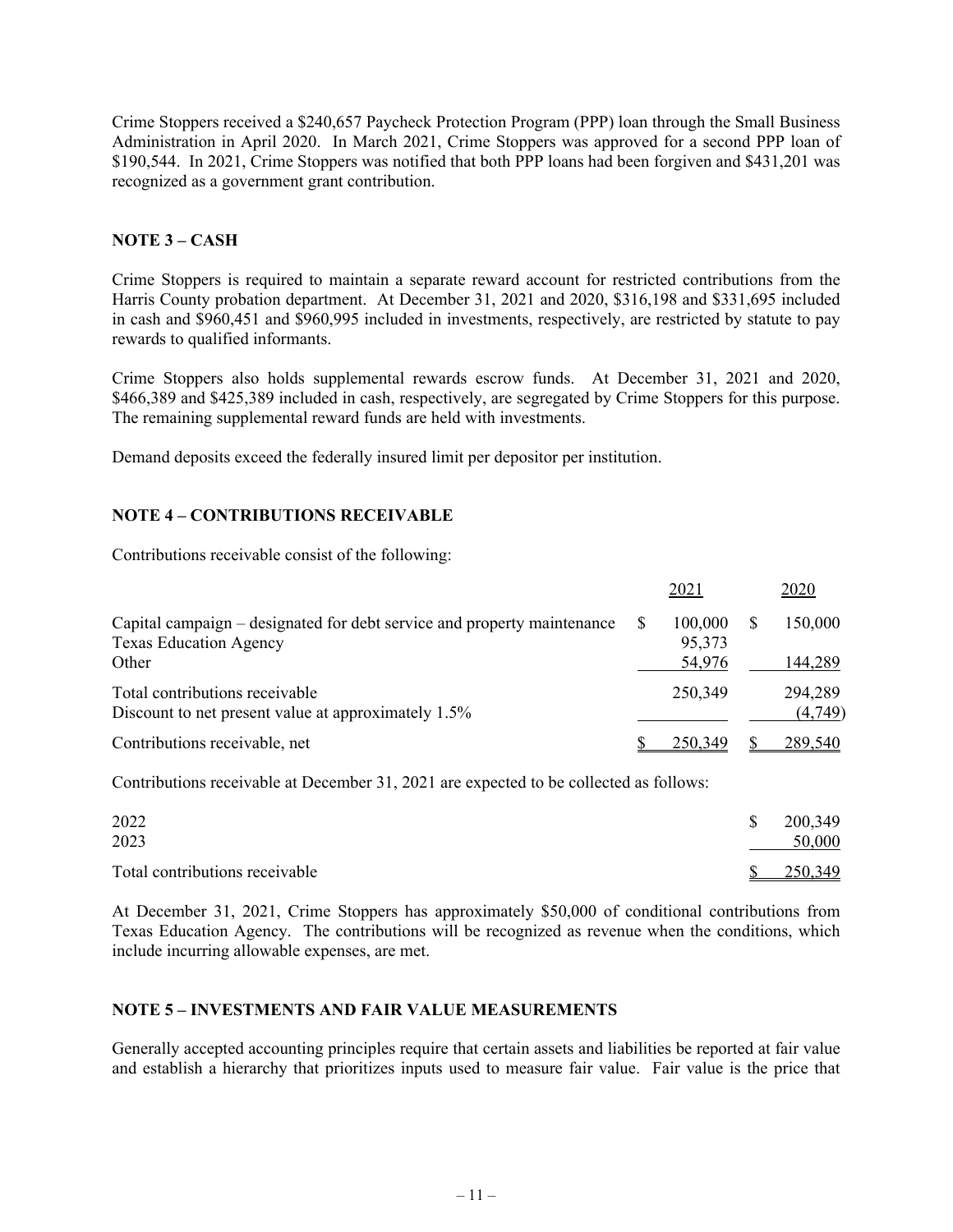would be received to sell an asset or paid to transfer a liability in an orderly transaction between market participants at the measurement date. The three levels of the fair value hierarchy are as follows:

- *Level 1* Inputs are unadjusted quoted prices in active markets for identical assets or liabilities that the reporting entity has the ability to access at the reporting date.
- Level 2 Inputs are other than quoted prices included in Level 1, which are either directly observable or can be derived from or corroborated by observable market data at the reporting date.
- *Level 3* Inputs are not observable and are based on the reporting entity's assumptions about the inputs market participants would use in pricing the asset or liability.

Assets measured at fair value at December 31, 2021 are as follows:

|                                     | level 1   |   | LEVEL 2 | LEVEL <sub>3</sub> | <b>TOTAL</b> |
|-------------------------------------|-----------|---|---------|--------------------|--------------|
| Investments:                        |           |   |         |                    |              |
| Money market mutual funds           | 901,298   |   |         |                    | 901,298      |
| U. S. Treasury securities           | 494,856   |   |         |                    | 494,856      |
| U. S. government agency securities  |           | S | 253,674 |                    | 253,674      |
| Corporate bonds                     |           |   | 186,907 |                    | 186,907      |
| Total assets measured at fair value | 1.396.154 |   | 440.581 |                    | 1.836.735    |

Assets measured at fair value at December 31, 2020 are as follows:

|                                     | LEVEL 1   | LEVEL 2 | LEVEL 3 | <b>TOTAL</b> |
|-------------------------------------|-----------|---------|---------|--------------|
| Investments:                        |           |         |         |              |
| Money market mutual funds           | 882,746   |         |         | 882,746      |
| U. S. Treasury securities           | 271,938   |         |         | 271,938      |
| U. S. government agency securities  |           | 20,002  |         | 20,002       |
| Corporate bonds                     |           | 662,523 |         | 662,523      |
| Total assets measured at fair value | !,154,684 | 682,525 |         | 1,837,209    |

Valuation methods used for assets measured at fair value are as follows:

- *Mutual funds* are valued at the reported net asset value.
- *U. S. Treasury securities* are valued using prices obtained from active market maker and inter-dealer brokers on a daily basis.
- *U. S. government agency securities* and *corporate bonds* are valued using prices obtained from independent quotation bureaus that use computerized valuation formulas which may include marketcorroborated inputs for credit risk factors, interest rate and yield curves and broker quotes, to calculate fair values.

These valuation methods may produce a fair value that may not be indicative of net realizable value or reflective of future fair values. Furthermore, while Crime Stoppers believes its valuation methods are appropriate, the use of different methods or assumptions could result in a different fair value measurement at the reporting date.

Investments are exposed to various risks such as interest rate, market, and credit risks. Because of these risks, it is at least reasonably possible that changes in the values of investment securities will occur in the near term and that such changes could materially affect the amounts reported in the statement of financial position and statement of activities.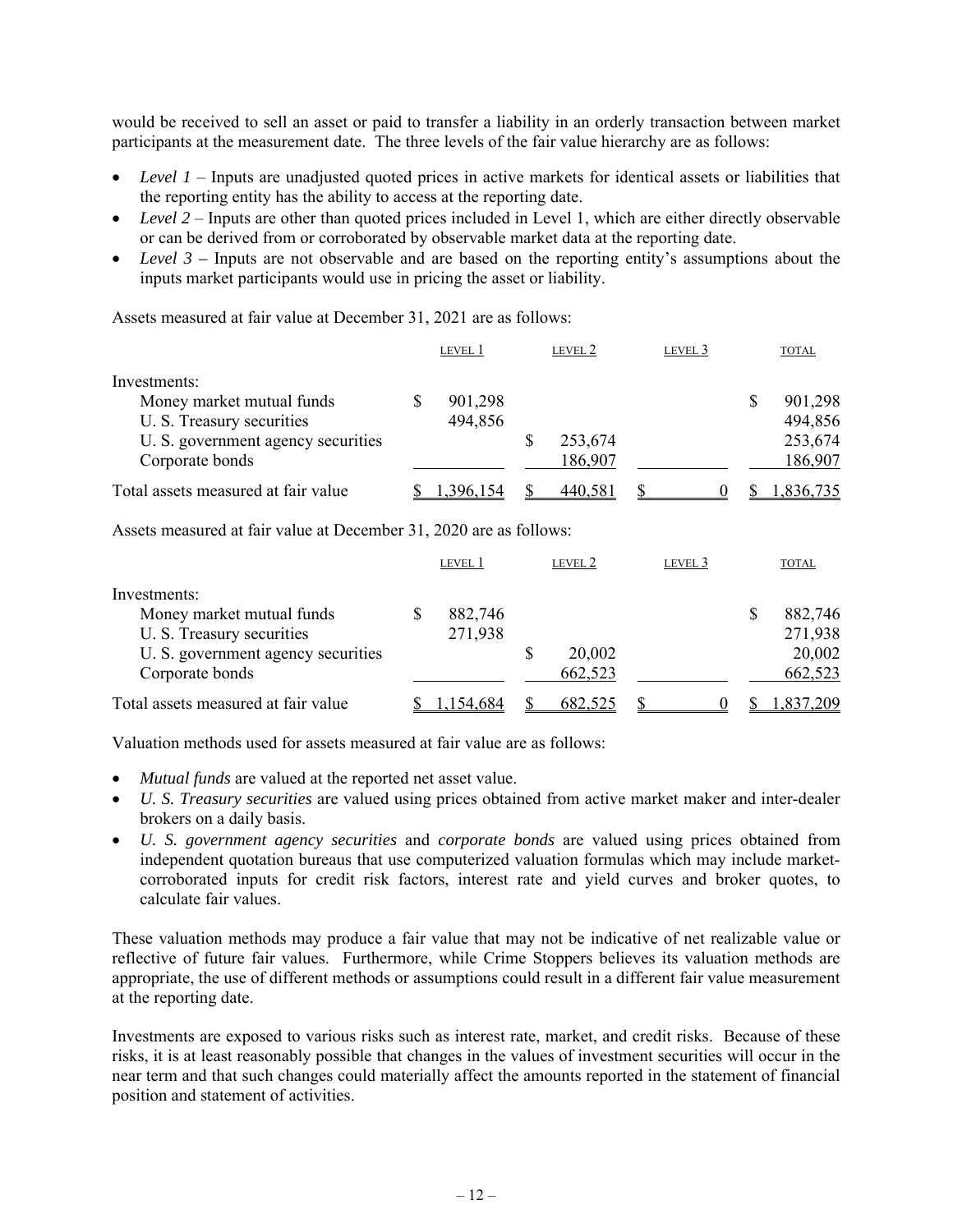## **NOTE 6 – PROPERTY AND EQUIPMENT**

Property and equipment consist of the following:

|                                       | 2021            | 2020            |
|---------------------------------------|-----------------|-----------------|
| Land                                  | 1,905,620<br>\$ | 1,905,620<br>S. |
| Building and improvements             | 7,426,425       | 7,426,425       |
| Equipment and vehicles                | 320,781         | 279,045         |
| Furniture and fixtures                | 460,396         | 460,396         |
| Software                              | 6,495           | 6,495           |
| Total property and equipment, at cost | 10,119,717      | 10,077,981      |
| Accumulated depreciation              | (1,602,036)     | (1,316,749)     |
| Property and equipment, net           | 8,517,681       | 8,761,232       |

## **NOTE 7 – NOTE PAYABLE**

The note payable consists of the following:

|                                                                                                                                                                                                                                                                                                                                                                                                                                                                                                                                                                                                                                                                                                                                                                                    | 2021          |    | 2020                         |
|------------------------------------------------------------------------------------------------------------------------------------------------------------------------------------------------------------------------------------------------------------------------------------------------------------------------------------------------------------------------------------------------------------------------------------------------------------------------------------------------------------------------------------------------------------------------------------------------------------------------------------------------------------------------------------------------------------------------------------------------------------------------------------|---------------|----|------------------------------|
| In December 2015, Crime Stoppers entered into a \$5,000,000<br>promissory note with a foundation. Proceeds from the note<br>were used for construction of a new building. The note matures<br>in July 2032 with the first monthly payment beginning in July<br>2017, bearing interest at 3%. Interest will be adjusted to prime rate<br>less 0.25% every five years beginning in July 2022. The note is<br>amortized over 25 years and unscheduled principal payments of<br>\$250,000 or greater are allowed. Re-amortization of the payment<br>schedule based on 25-year amortization occurs subsequent to<br>unscheduled principal payments. The note is collateralized by<br>real property and all contributions receivable restricted for<br>construction of the new building. | \$<br>263,909 | S. | 1,051,745                    |
| Debt issuance costs                                                                                                                                                                                                                                                                                                                                                                                                                                                                                                                                                                                                                                                                                                                                                                | (15,975)      |    | (17, 428)                    |
| Note payable, net                                                                                                                                                                                                                                                                                                                                                                                                                                                                                                                                                                                                                                                                                                                                                                  | 247,934       |    | 1,034,317                    |
| Maturities of the note payable at December 31, 2021 are as follows:                                                                                                                                                                                                                                                                                                                                                                                                                                                                                                                                                                                                                                                                                                                |               |    |                              |
| 2022<br>2023<br>2024                                                                                                                                                                                                                                                                                                                                                                                                                                                                                                                                                                                                                                                                                                                                                               |               | \$ | 101,063<br>104,137<br>58,709 |

| ∠∪∠⊤  | 70,707         |
|-------|----------------|
| Total | 263,909<br>\$. |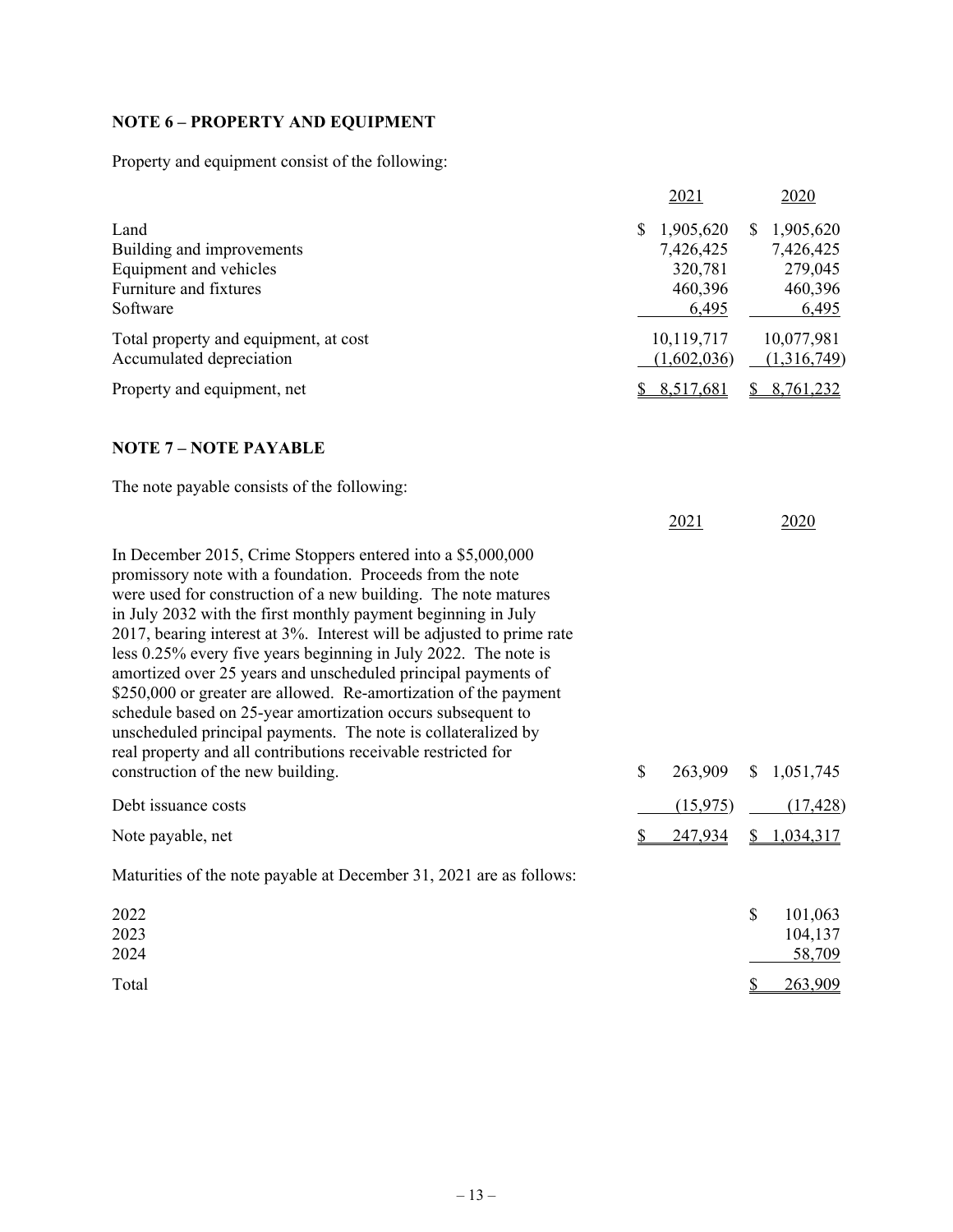### **NOTE 8 – NET ASSETS WITHOUT DONOR RESTRICTIONS**

Net assets without donor restrictions are comprised of the following:

|                                                                                                                                                        | 2021                                    | 2020                                              |
|--------------------------------------------------------------------------------------------------------------------------------------------------------|-----------------------------------------|---------------------------------------------------|
| Property and equipment, net of acquisition-related debt<br>Undesignated<br>Board-designated for capital projects and debt service                      | \$<br>8,269,747<br>3,430,790<br>282,608 | 7,726,915<br>$\mathbb{S}$<br>1,768,099<br>864,789 |
| Total net assets without donor restrictions                                                                                                            | \$11,983,145                            | \$10,359,803                                      |
| <b>NOTE 9 - NET ASSETS WITH DONOR RESTRICTIONS</b>                                                                                                     |                                         |                                                   |
| Net assets with donor restrictions are restricted as follows:                                                                                          |                                         |                                                   |
|                                                                                                                                                        | <u>2021</u>                             | 2020                                              |
| Subject to expenditure for specified purpose:<br>Rewards<br>Safe School Program<br>Safe Community Program                                              | \$<br>1,343,578<br>263,070<br>107,008   | 1,241,961<br><sup>\$</sup><br>289,361             |
| Total subject to expenditure for specified purpose                                                                                                     | 1,713,656                               | 1,531,322                                         |
| Subject to the passage of time:<br>Contributions receivable that are not restricted by donors,<br>but which are unavailable for expenditures until due |                                         | 5,000                                             |
| Total net assets with donor restrictions                                                                                                               | ,713,656                                | 1,536,322                                         |

### **NOTE 10 – GOVERNMENT GRANTS**

Crime Stoppers is the recipient of government grants from state and local nonprofit agencies. Should these grants not be renewed, a replacement for this source of support may not be forthcoming and related expenses would not be incurred. Government grants recognized are as follows:

|                                      | 2021      | 2020      |
|--------------------------------------|-----------|-----------|
| <b>Texas Education Agency</b>        | 1,014,288 | 934,769   |
| Treasurer of Harris County, Texas    | 500,000   | 15,000    |
| <b>Small Business Administration</b> | 431,201   |           |
| Office of the Texas Governor         | 78,941    | 50,000    |
| Harris County Commissioners Court    | 25,000    | 25,000    |
| Harris County Sherriff's Office      |           | 50,000    |
| Total government grants              | 2,049,430 | 1,074,769 |

Grants from federal, state, and local nonprofit funding sources require fulfillment of certain conditions as set forth in the grant contracts and are subject to review and audit by the awarding agencies. Such reviews and audits could result in the discovery of unallowable activities and unallowable costs. Consequently, any of the funding sources may, at their discretion, request reimbursement for expenses or return of funds as a result of non-compliance by Crime Stoppers with the terms of the contracts. Management believes such disallowances, if any, would not be material to Crime Stoppers' financial position or changes in net assets.